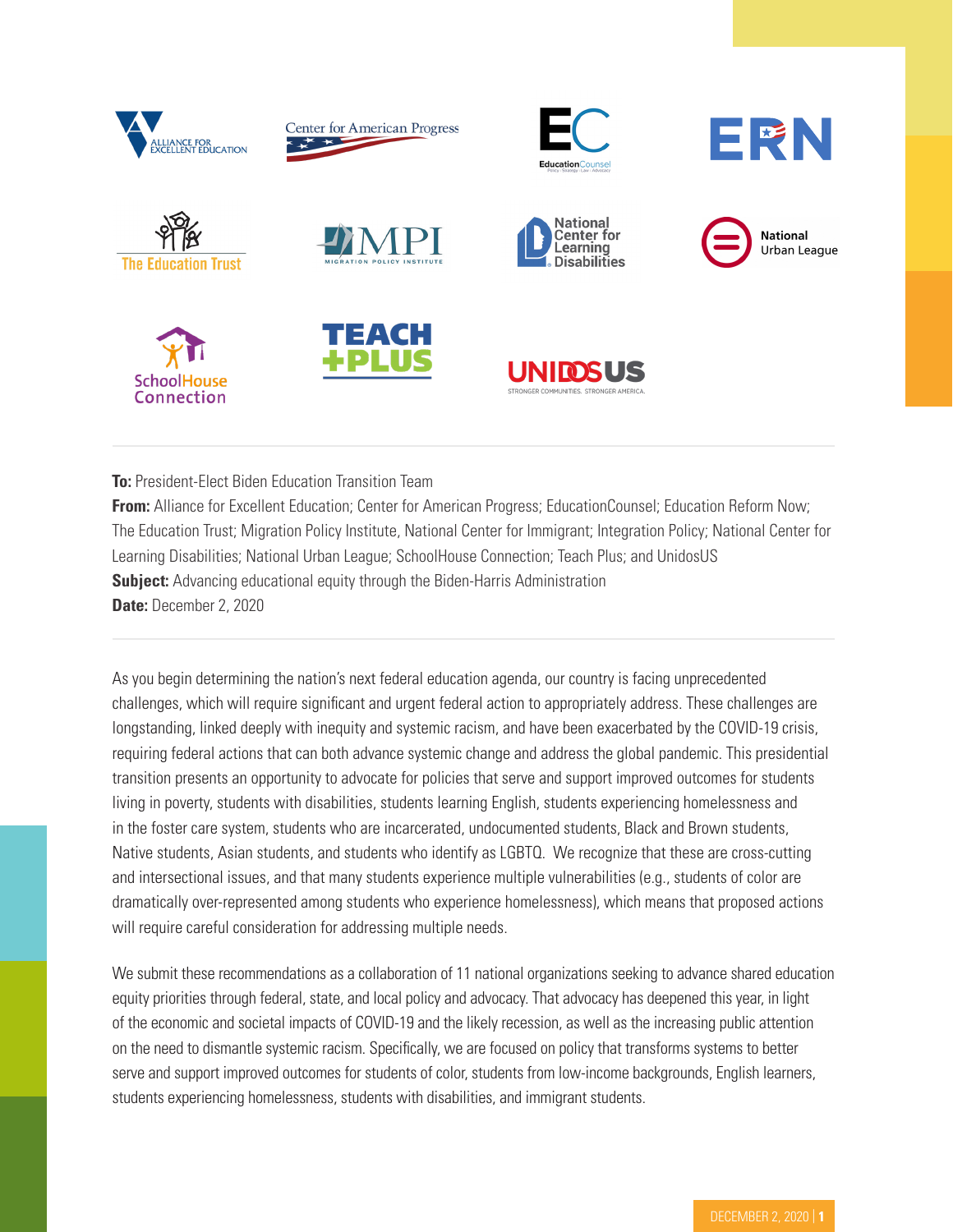This memo outlines critical policy actions the Biden-Harris Administration should take in its first term in order to advance educational equity in nine key areas:

- COVID-19 recovery funding;
- funding adequacy and equity;
- equitable access to well-prepared, effective, and racially, ethnically, and linguistically diverse educators;
- equitable learning environments and whole child supports;
- instructional quality and acceleration;
- assessment, data, and student supports;
- rights to access and participate fully in education;
- community and family engagement; and
- the digital divide.

The policy actions represent what should be included both in future COVID-19 relief packages and through opportunities the Biden-Harris Administration will have to advance an education equity agenda such as the State of the Union, regulations, guidance, budget proposals, legislative proposals, and executive orders.

The COVID-19 crisis has elevated the need to address long-standing racial, social, and economic inequalities and their intersections, and nowhere is it more evident than in public education. All students have encountered disruptions, from having to adjust to online learning, to no longer regularly interacting with peers, teachers, and school staff, to the loss of treasured activities and needed jobs, to the overall stress and emotional toll of the pandemic on their families and communities. The pandemic has also impacted educators who must learn different ways to provide instruction and other supports to students, in person and online; adjust to uncertain education budgets; and manage stress from the impact of the pandemic on their own families.

However, students from vulnerable and systematically neglected populations — students living in poverty, students with disabilities, students learning English, students experiencing homelessness and in the foster care system, students who are incarcerated, undocumented students, Black and Brown students, Native students, and students who identify as LGBTQ — have faced and will continue to experience additional challenges that impede their learning during the pandemic. Students who have intersectional identities are navigating these challenges on multiple fronts. Food insecurity, unreliable access to remote learning technology, reduced access to student supports and education services, and housing uncertainty as the result of familial unemployment are just some of the elements that have played a role in disrupting and diminishing vulnerable students' learning opportunities and growth. Further, racial inequities highlighted by both COVID-19 and ongoing racial violence against Black Americans cause additional stress and anxiety for students of color and expose some of the additional daily challenges they face. The pandemic's impact will have a long-term effect on student learning, outcomes, and experiences, and it is important that, as our nation looks to refocus and redesign current systems, we develop and support policies that uplift and advance racial, economic, and educational equity.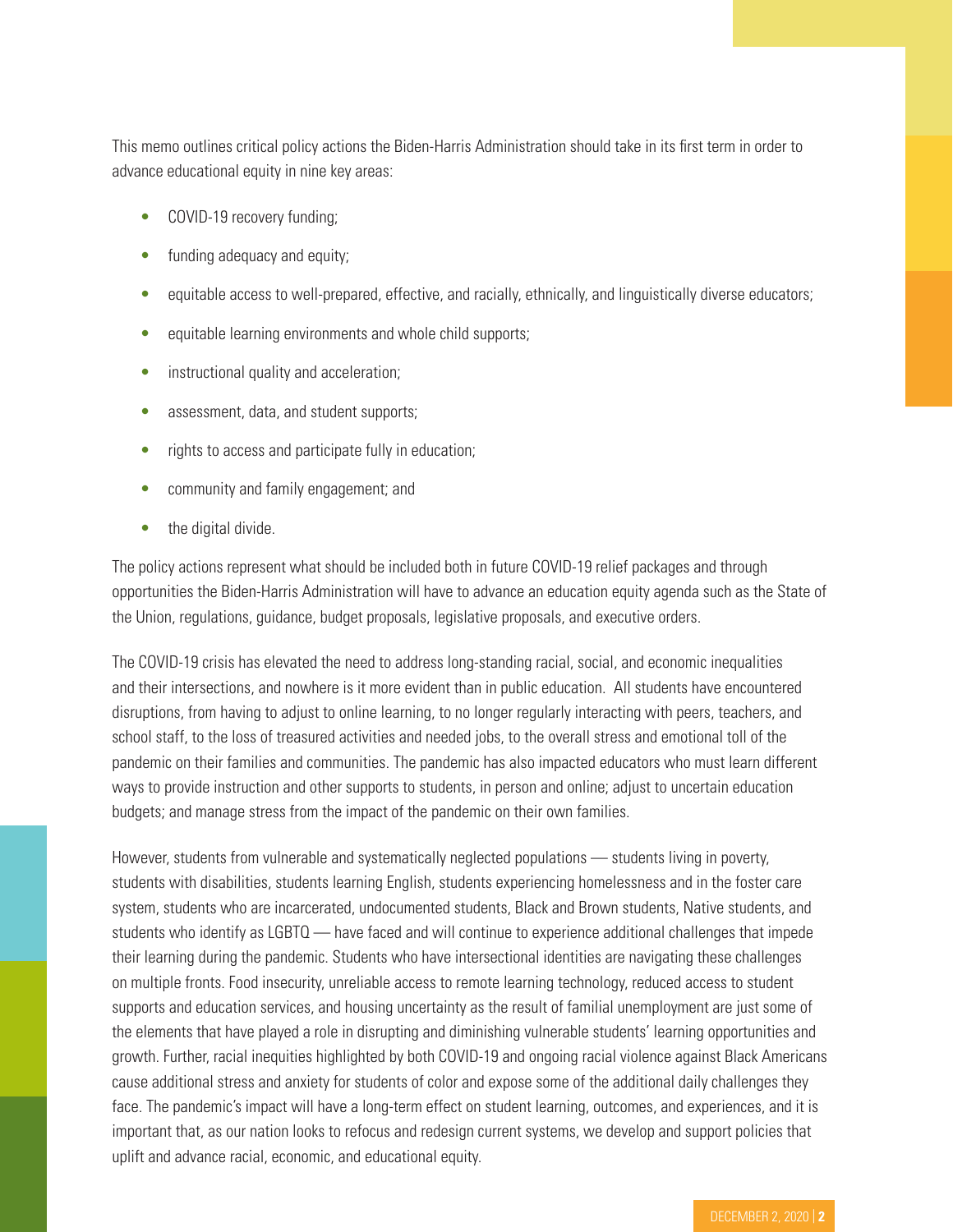# **COVID-19 Recovery Funding**

While this memo outlines actions that can be taken in the short-term as well as over the next four years, there are specific actions that should be included in any COVID-19 recovery packages to begin to address the needs of students hit hardest by the consequences of the pandemic. Those actions include:

- Providing significant funding for Title I, Title II, Title III, and Title IV of the Every Student Succeeds Act (ESSA), Individuals with Disabilities Education Act (IDEA), and the Education for Homeless Children and Youth Program, in addition to support for a State Fiscal Stabilization Fund.
- Ensuring that any funding incorporates equity protections, including closing the comparability loophole and maintenance of equity and maintenance of effort provisions.
- Closing the digital divide through funding for 1:1 devices and connectivity.
- Supporting funding for learning acceleration, such as high dosage tutoring, small group instruction, and credit recovery programs.
- Increasing funding for and access to federal nutrition assistance, including the Supplemental Nutrition [Assistance Program \(SNAP\)](https://www.feedingamericaaction.org/wp-content/uploads/2020/07/FANO-Sign-On_SNAP-Letter.pdf) for current and newly eligible families; ensuring that emergency response programs, such as Pandemic Electronic Benefits Transfer (P-EBT), are [implemented with](https://frac.org/pebt-study) [fidelity](https://frac.org/pebt-study); and prioritizing [meal program flexibility](https://frac.org/news/frac-commends-waiver-extension) for students and their families.

### **Funding Adequacy and Equity**

Equitable and adequate funding plays a key role in helping schools serve, support, and educate students living in poverty, students with disabilities, students learning English, students experiencing homelessness, students in the foster care system, students who are incarcerated, undocumented students, Black and Brown students, Native students, and students who identify as LGBTQ. Yet public schools in the United States are among the most [inequitably funded](https://learningpolicyinstitute.org/product/investing-student-success-school-finance-reforms-report) of any in the industrialized world, and [most states' per pupil spending](https://tcf.org/content/report/closing-americas-education-funding/?agreed=1) is well below the level needed to raise the outcomes of students from low-income families to at least the average academic achievement level. In many [s](https://epaa.asu.edu/ojs/article/view/1053)tates, the wealthiest school districts [spend two to three times](https://epaa.asu.edu/ojs/article/view/1053) what the poorest school districts can spend per pupil. School districts serving the greatest proportion of students of color [spend \\$1,800 less per student](https://edtrust.org/resource/funding-gaps-2018/) than districts serving the fewest students of color.

The funding disparities that separate high- and low- wealth districts are reflected in differential access to the opportunities an[d](https://learningpolicyinstitute.org/product/investing-student-success-school-finance-reforms-report) [resources students need to learn](https://learningpolicyinstitute.org/product/investing-student-success-school-finance-reforms-report) - well-qualified and supported educators; strong curriculum opportunities; up-todate technology, materials, and supplies; and adequate facilities, including sufficient broadband access.

While school funding is primarily determined at the state and local level, federal policy, *[including tax policy](https://www.google.com/url?q=https://econofact.org/how-proposed-changes-in-state-and-local-tax-deductions-matter-for-public-schools&sa=D&ust=1605712155339000&usg=AOvVaw2e49j0IdYkVaNl6aT1EoLu)*, plays a significant role in supporting and encouraging equitable and adequate state funding approaches. COVID-19, and other times of economic downturn, exacerbate the inequities in school funding that exist even in times of economic growth and stability. This occurs because high-poverty communities see their costs rise along with student need at the same time that shrinking revenue depletes state support for low-wealth districts. While the federal government should provide supplemental support, it should also make significant investments in supporting structural change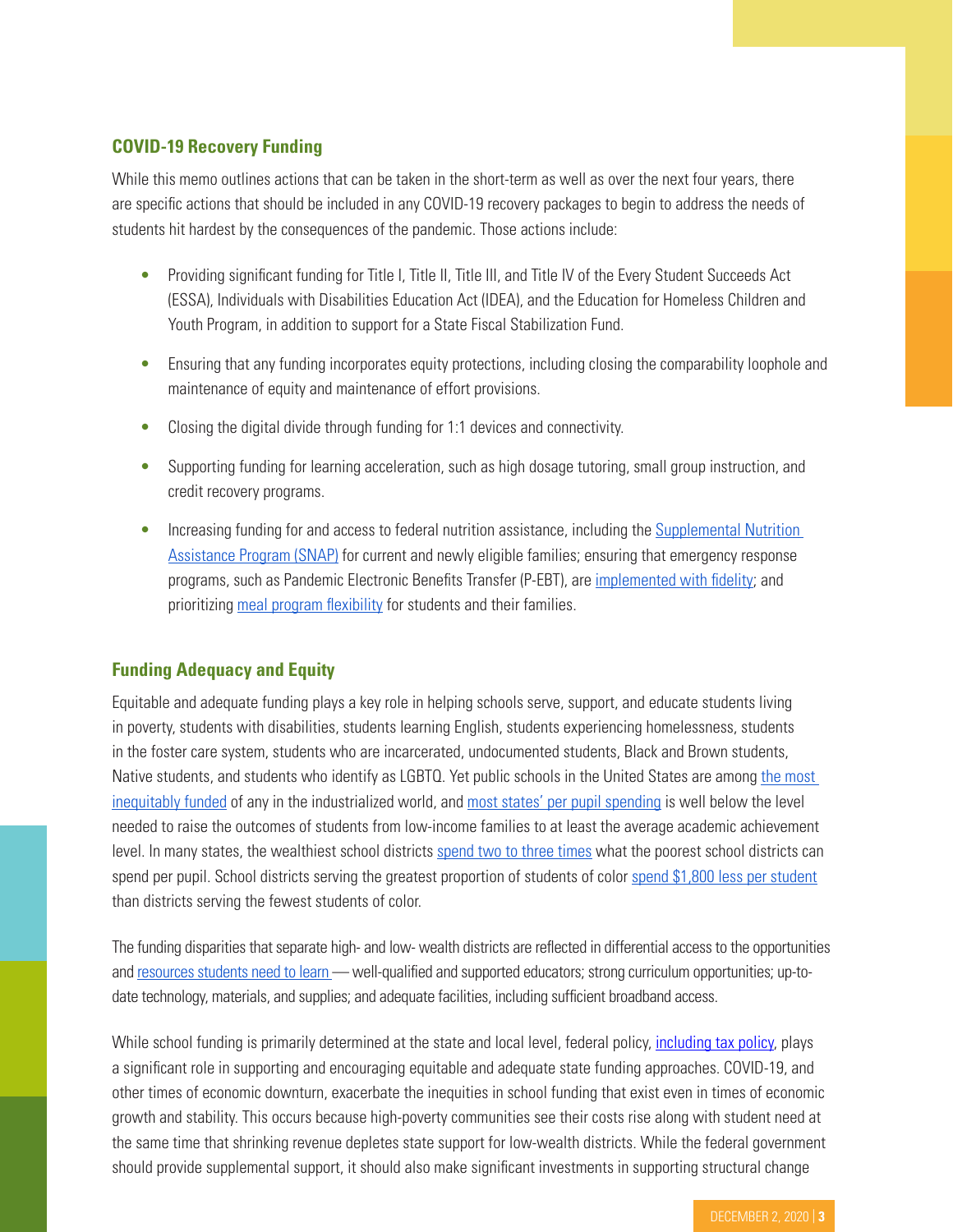at the state level that leads to adequate and equitable funding for the long-term and in ways that align with each student's needs. In addition to providing critical funds to safely re-open schools, stabilize the educator workforce, and support students and educators in this difficult time, the new administration should:

- Propose a large influx of [new federal funding](https://www.americanprogress.org/issues/education-k-12/reports/2020/10/08/491255/public-education-opportunity-grants/) including dedicated dollars targeted toward students from lowincome backgrounds and other vulnerable students. This effort should include a new funding stream dedicated to increasing federal education spending that is well targeted so that its allocation is more equitable than existing formulas. This should also include significant increases in Title I funding, programs under Title II, Title III, and Title IV of the Elementary and Secondary Education Act (ESEA) that increase student access to quality educators, English learner supports, social-emotional and whole child supports, remote learning, the McKinney-Vento Education for Homeless Children and Youth Program, and full funding of IDEA. Making funding for a new program for Title I and any new programs mandatory, rather than discretionary, and indexing funding to inflation and increases in enrollment, rather than varying the amount based on annual appropriations, would also go a long way toward ensuring that federal spending on education is maintained over time and that gains in student achievement are not lost due to sharp drops in funding.
- Announce an intention to issue and enforce regulations and guidance to strengthen the fiscal requirements of federal K-12 education programs and protect high-need schools and districts from [disproportionate](https://thenext100.org/covid-19-cuts-are-hitting-schools-that-serve-low-income-students-the-hardest-congress-can-and-should-change-that/)  [funding cuts](https://thenext100.org/covid-19-cuts-are-hitting-schools-that-serve-low-income-students-the-hardest-congress-can-and-should-change-that/) as a result of COVID-19 and the economic recession. This includes strong maintenance of effort an[d](https://edtrust.org/press-release/joint-letter-from-education-and-civil-right-advocates-to-u-s-house-and-senate-leadership-calling-for-maintenance-of-equity-requirement-in-any-new-covid-19-relief-package/) [maintenance of equity](https://edtrust.org/press-release/joint-letter-from-education-and-civil-right-advocates-to-u-s-house-and-senate-leadership-calling-for-maintenance-of-equity-requirement-in-any-new-covid-19-relief-package/) requirements, closing the [comparability loophole,](https://www.americanprogress.org/issues/education-k-12/reports/2015/03/11/107985/comparable-but-unequal/) [regulating on supplement not](https://www.ed.gov/news/press-releases/fact-sheet-supplement-not-supplant-under-title-i-every-student-succeeds-act)  [supplant](https://www.ed.gov/news/press-releases/fact-sheet-supplement-not-supplant-under-title-i-every-student-succeeds-act), and improving the collection and reporting of actual school-level spending and poverty data.
- Advance equity in state spending decisi[o](https://edbuild.org/content/edbuilder)ns including supporting shifts to *[fairer funding formulas](https://edbuild.org/content/edbuilder)*. This can include providing incentives for states to make their education spending more equitable in order to access new federal dollars; creating a competitive grant program to support states in transitioning to more adequate and equitable funding systems (which could include expanding and funding the current weighted student funding flexibility under ESSA); establishing a technical assistance center to support states in making their funding formulas more equitable and adequate and based on student needs; and initiating an annual report of K-12 education funding with state-by-state information on adequacy, effort, and equity of K-12 education funding formulas and that identifies any areas of progress and recommendations.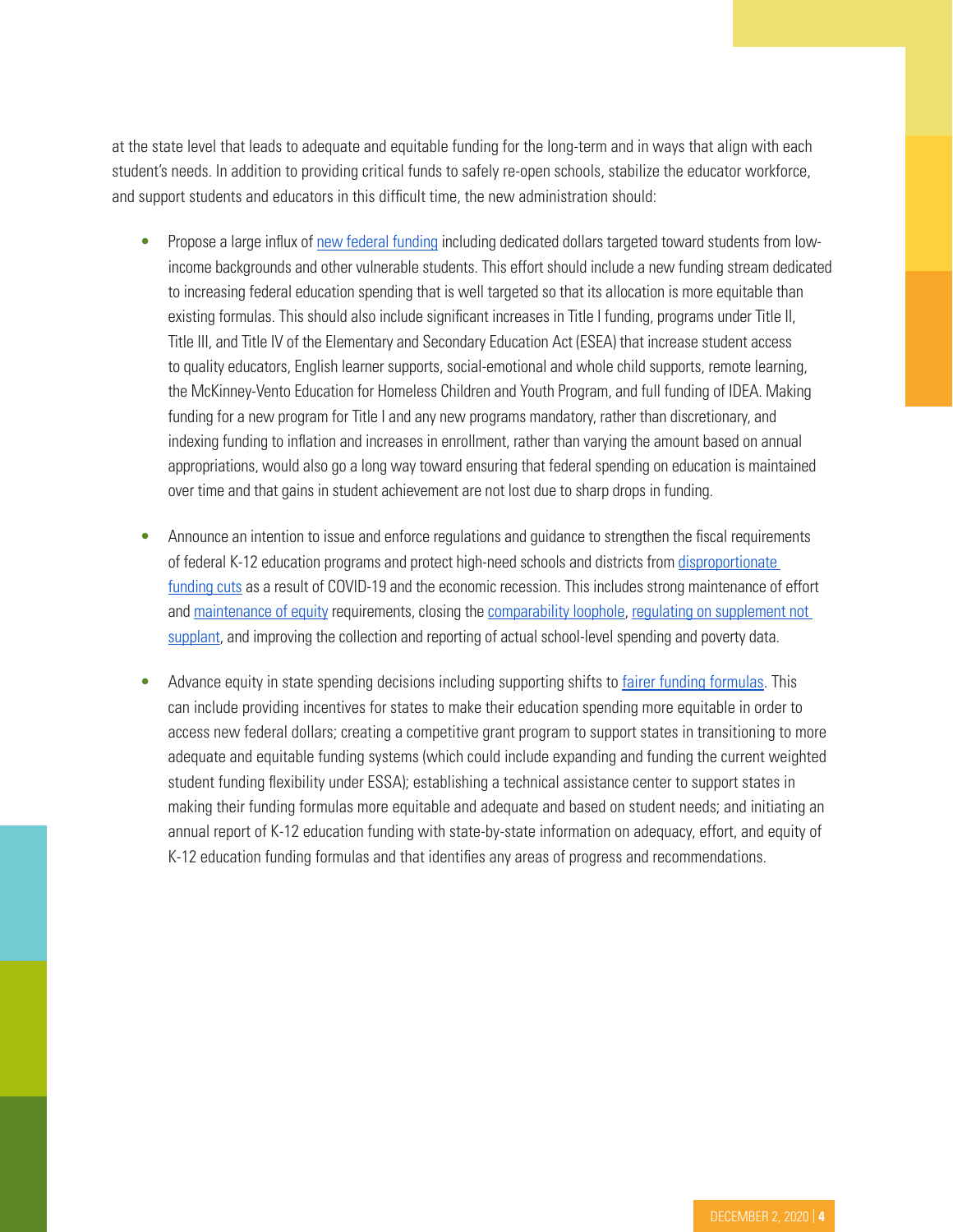## **Effective Racially, Ethnically, and Linguistically Diverse Educators**

[Over half](https://www.pewresearch.org/fact-tank/2018/08/27/americas-public-school-teachers-are-far-less-racially-and-ethnically-diverse-than-their-students/) of our nation's public school students are students of color but nearly 80 percent of our teacher workforce is White — and **[Black males](https://hechingerreport.org/two-percent-of-teachers-are-black-men-a-city-is-trying-to-recruit-more/) only make up 2% of the teacher workforce**. The largest demographic mismatch exists between Latino students and teachers: over a quarter of students are Latino compared to only 9% percent of [t](https://learningpolicyinstitute.org/product/diversifying-teaching-profession-brief)eachers. Numerous studies show that [teachers of color matter for all students](https://learningpolicyinstitute.org/product/diversifying-teaching-profession-brief), especially for students of color. For example, according to a [Johns Hopkins study](https://releases.jhu.edu/2018/11/12/black-students-who-have-one-black-teacher-more-likely-to-go-to-college/), if a Black student has just one Black teacher in elementary school, that student is significantly more likely to graduate from high school and go to college, and a [UCLA Civil Rights](https://www.civilrightsproject.ucla.edu/research/college-access/underrepresented-students/making-education-work-for-latinas-in-the-u.s/DDSS_ResearchFindings_2013.pdf)  [Project study](https://www.civilrightsproject.ucla.edu/research/college-access/underrepresented-students/making-education-work-for-latinas-in-the-u.s/DDSS_ResearchFindings_2013.pdf) demonstrated that having more Latino/a teachers led to significantly increased college-going rates for Latinas. It is vital that our children have educators who can serve as role models and leaders in their lives and classrooms and who reflect their racial, cultural, or linguistic background — and the diversity of our nation — from an early age, boosting their opportunity for success.

It is important to [develop policies](https://edtrust.org/educator-diversity/) that support the recruitment, preparation, hiring, and retention of racially, ethnically, linguistically, and gender diverse teachers who are culturally competent. Policies that encourage schools and teacher preparation programs to attract more high-quality candidates with various backgrounds and experiences, and ensure they can afford comprehensive programs, will not only improve the overall workforce, but contribute to creating environments where all students feel included and are taught by well-prepared and diverse educators.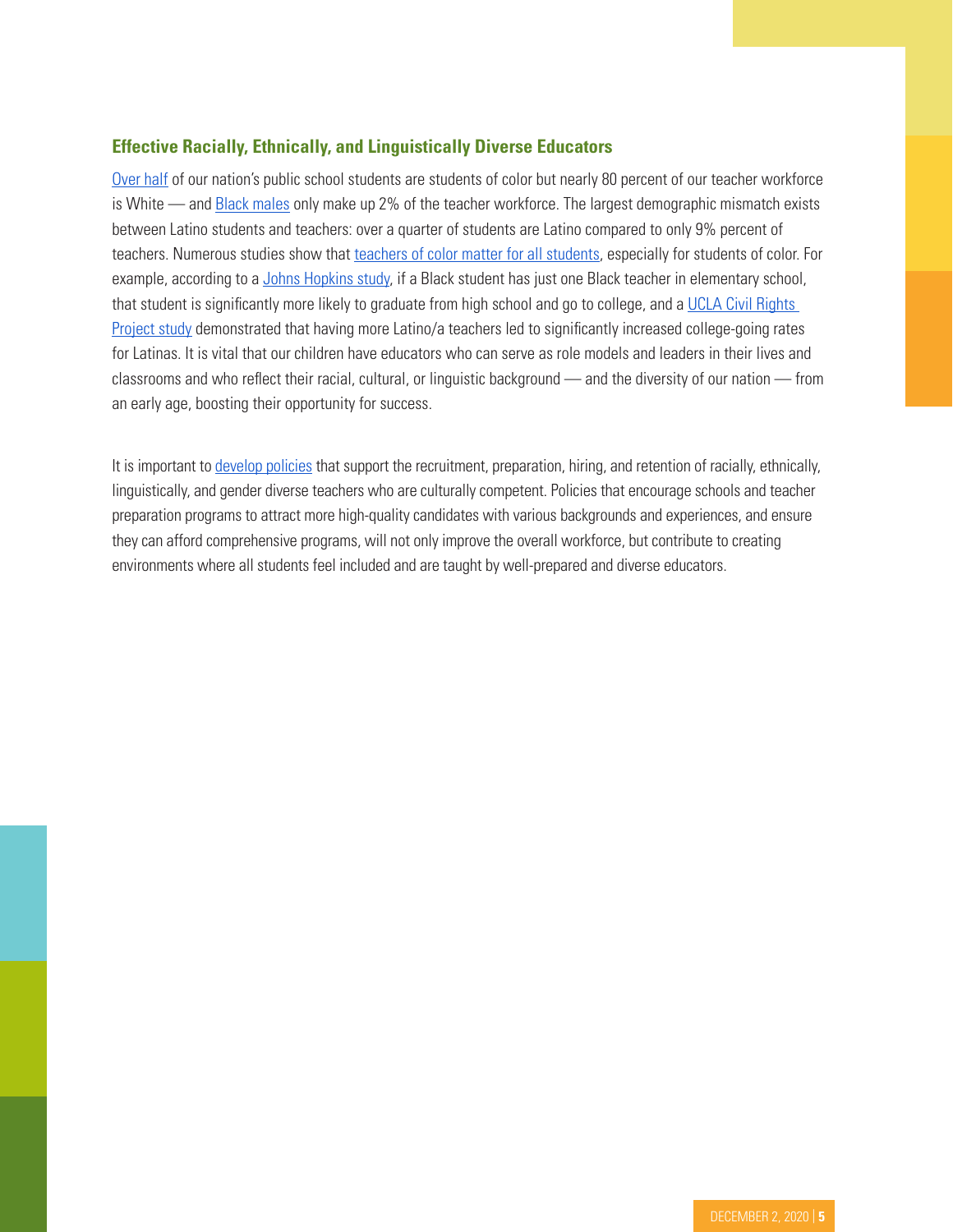#### *K-12 Recommendations:*

- Require states and districts that receive federal education stimulus funds to protect their high-poverty districts and schools from staffing cuts that are greater than average and require data about any staffing cuts to be reported publicly and disaggregated by race and ethnicity.
- Incentivize more students of color in higher education to pursue a career in teaching and to teach students of color and students from low-income backgrounds by increasing teacher salaries in highpoverty schools.
- Incentivize more educators of color to teach in subject (e.g., STEM) and specialty (such as bilingual and special education) shortage areas, where students of color are most likely to have under-qualified teachers, by increasing salaries for those subjects and specializations accordingly.
- Encourage school districts to implement high-retention pathways, such as high-quality residency and Grow Your Own programs through strong partnerships between state-approved educator preparation programs and school districts, which may include support from community organizations, that can increase access to high-quality pathways into the teaching profession for populations underrepresented in the workforce.
- Encourage states and districts to use Improving Teacher Quality State Grants (Title II of ESEA) to create supportive and inclusive mentoring for novice teachers, as well as for professional development to incorporate culturally responsive, anti-bias school teaching methods.
- Provide guidance to states on how to leverage federal funding sources such as ESSA's Title I, Title II, Title III, and Title IV and IDEA's Part D program to provide high-quality professional learning opportunities for teachers, particularly in the areas of effective instruction for students learning English and students with disabilities.
- Require states to set goals for increasing racial and ethnic diversity in the educator workforce and provide meaningful action plans to achieve them.
- Enforce Title I educator equity requirements and provide funding to support states and districts in implementing equitable distribution plans to ensure students of color and students from low-income backgrounds have access to experienced, in-field, and effective teachers and consider expanding these strategies to ensure English learners and students with disabilities have the same access.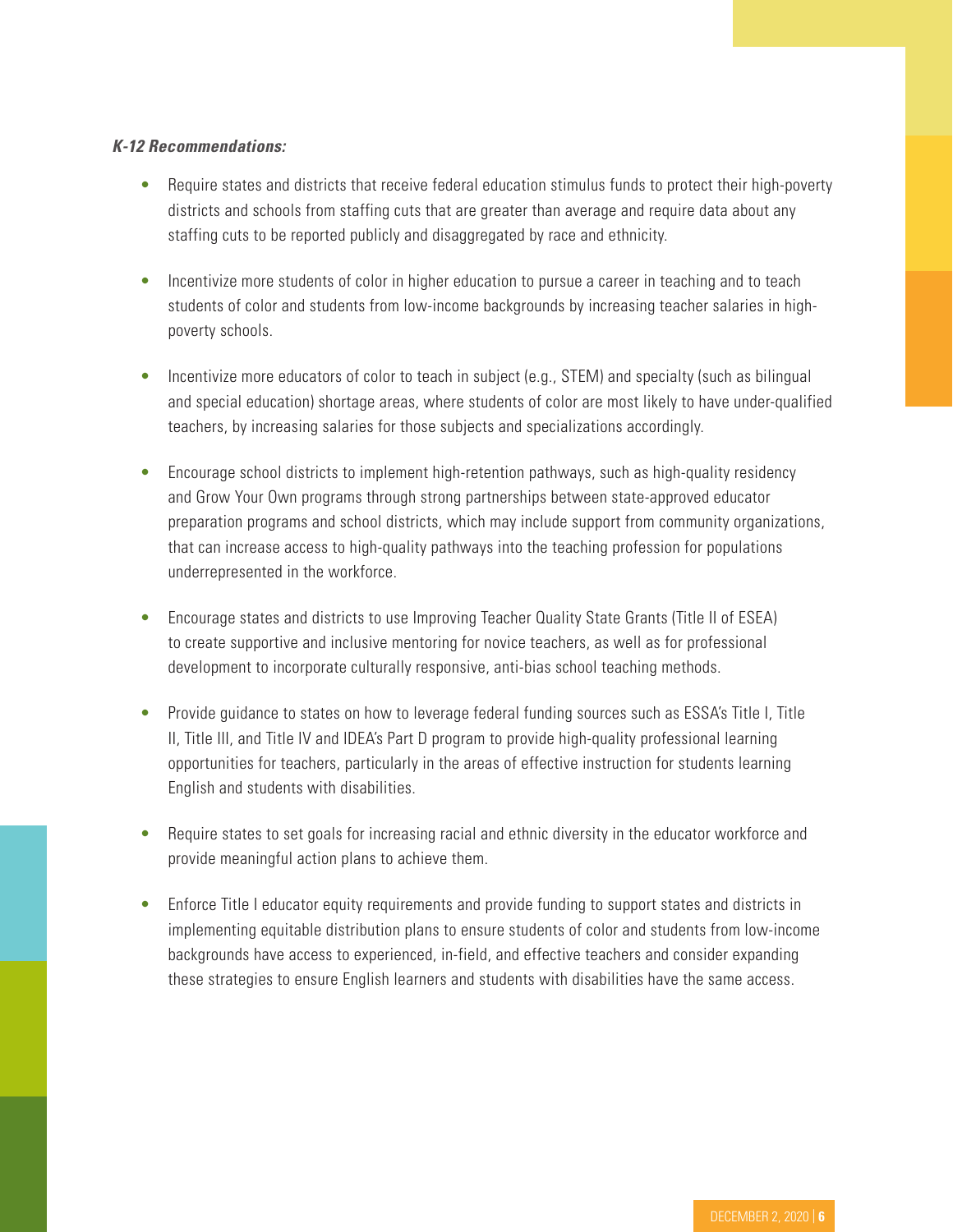#### *Higher Education Recommendations:*

- Support teacher candidates of color in having access to comprehensive teacher preparation programs at minority-serving institutions (MSIs) by including grant priorities for Title III and Title V funds in the Higher Education Act (HEA). Grants should encourage collaboration between two- and four-year colleges to promote successful transfer and completion of teacher candidates.
- Increase funding for Teacher Quality Partnership Grants (TQP) in Title II of HEA that incentivize partnerships between K-12 and higher education that articulate a comprehensive pathway for prospective teachers of color and with built-in support from college to career. This increased funding should include a grant priority, as authorized in TQP currently, for teacher residency programs that include explicit admissions goals for populations underrepresented in the teaching profession.
- Make federal teacher loan forgiveness programs more generous, less backloaded, and better targeted to attract a diverse, high-quality cadre of teachers to the schools, subjects, and specializations where they are most needed.
- Amend Title II of HEA to include Grow Your Own Programs that focus on recruiting and preparing a diverse set of educators and school leaders from local communities who are likely to stay and teach in those communities.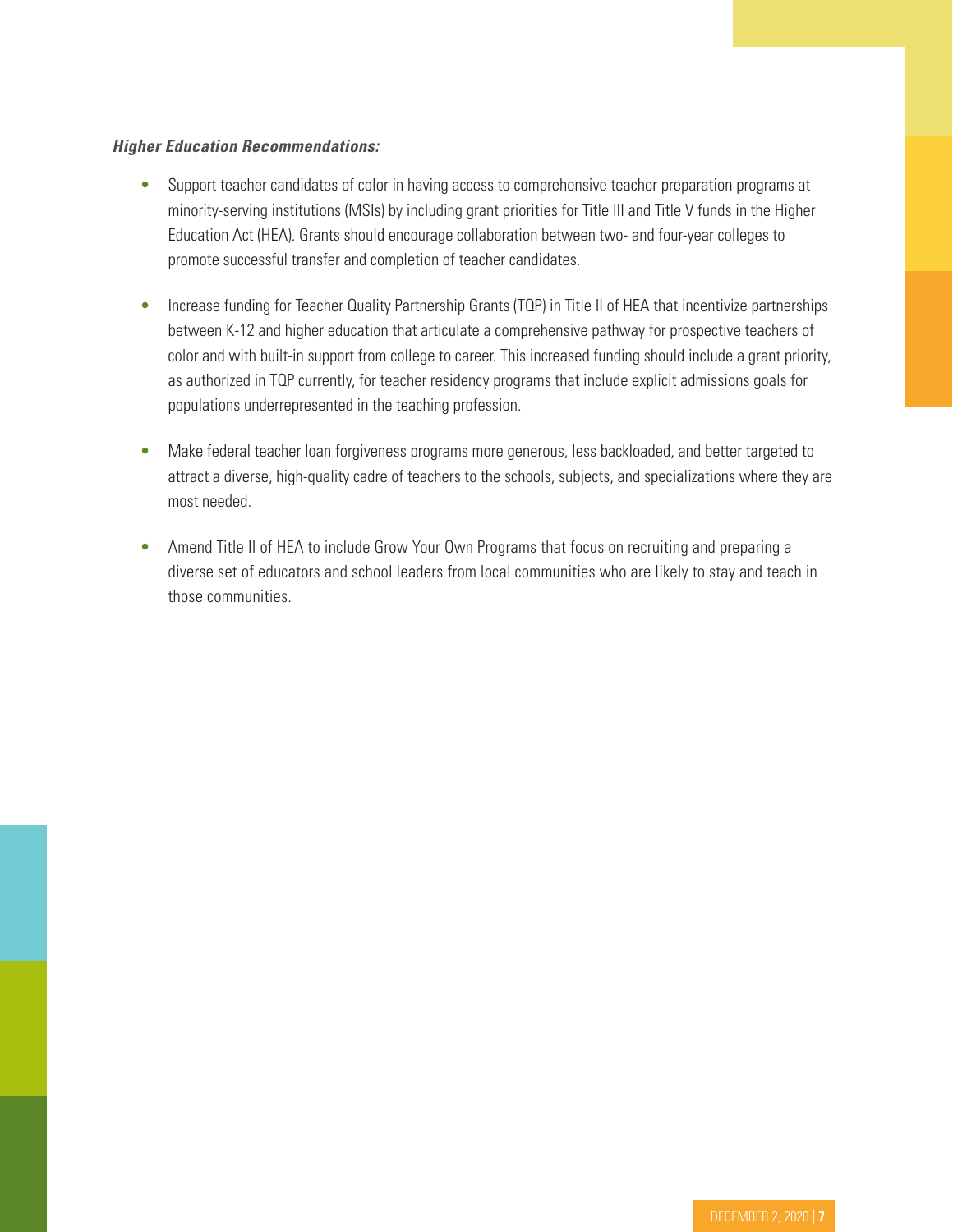## **Equitable Learning Environments and Whole Child Supports**

School leaders and educators play a critical role in creating environments where all students feel they belong, have their [identity affirmed](https://www.edutopia.org/blog/creating-an-identity-safe-classroom-becki-cohn-vargas-dorothy-steele), and are included; where they are engaged, have agency in their learning, can take risks, make mistakes, and learn, develop, and thrive. Too often, students face many barriers inside and outside of school that make it challenging to learn. Stressful or traumatic experiences (which might include abuse, neglect, homelessness, interaction with police, discriminatory discipline policies, food insecurity, and more) impact learning and development and require healing-centered approaches to support student learning. Students of color in particular have been long exposed to the stress and trauma of historical and present-day racism. Immigrant children and families face targeted actions intended to make them feel unsafe in schools, communities, and in accessing supports and services. In addition, the COVID-19 pandemic has exacerbated many of the existing stressors and challenges facing students and families and has disrupted the learning environment for all students.

The new administration should make significant investments in and prioritize policies and supports that improve states', districts', and schools' ability to create [equitable learning environments](https://edtrust.org/wp-content/uploads/2014/09/Social-Emotional-and-Academic-Development-Through-an-Equity-Lens-August-6-2020.pdf) and provide whole child supports. Creating equitable learning environments includes developing a positive school climate through alternatives to punitive and exclusionary discipline practices as well as their discriminatory application; curricular resources that are affirming of individual identities; culturally responsive and relevant pedagogy; family engagement and support; and high quality professional development and support for teachers and other staff to build positive relationships with students. Specifically, the new administration must:

- Propose significant increases in investment in whole child supports, including social, emotional, mental, and physical health and development. Investments should be made through increases to Title I Part C and Title IV-A funding under ESEA and the McKinney-Vento's Education for Homeless Children and Youth Program (EHCY). Such increases can help schools increase student mental health services to meet the recommended counselor-to-student ratio of 1:250; increase student access to mental health care, health care, and suicide prevention services; and expand access to evidence-based community school approaches and related community-based supports and programs.
- Propose specific proactive and trauma-informed interventions, services, and supports targeted for social, emotional, mental, and physical health and development for students in remote and hybrid settings.
- Reissue and strengthen guidance on school discipline that: (1) calls for the elimination of zero-tolerance policies and corporal punishment; (2) offers best practices in eliminating gender and racial disparities in school discipline including through trauma-informed, restorative practices; (3) addresses discipline considerations in virtual learning settings; (4) promotes restorative justice programs, approaches, and supports; (5) offers best practices for data reporting for schools operating hybrid or remote this school year; and (6) provides best practices to actively engage community members in decisions.
- Issue regulations to prohibit the use of federal funding for school police officers (or school resource officers) and propose investing instead in school counselors and evidence-based approaches to inclusive and positive schools (e.g., by supporting the Counseling not Criminalization in Schools Act as introduced by Rep. Pressley and Sen. Murphy).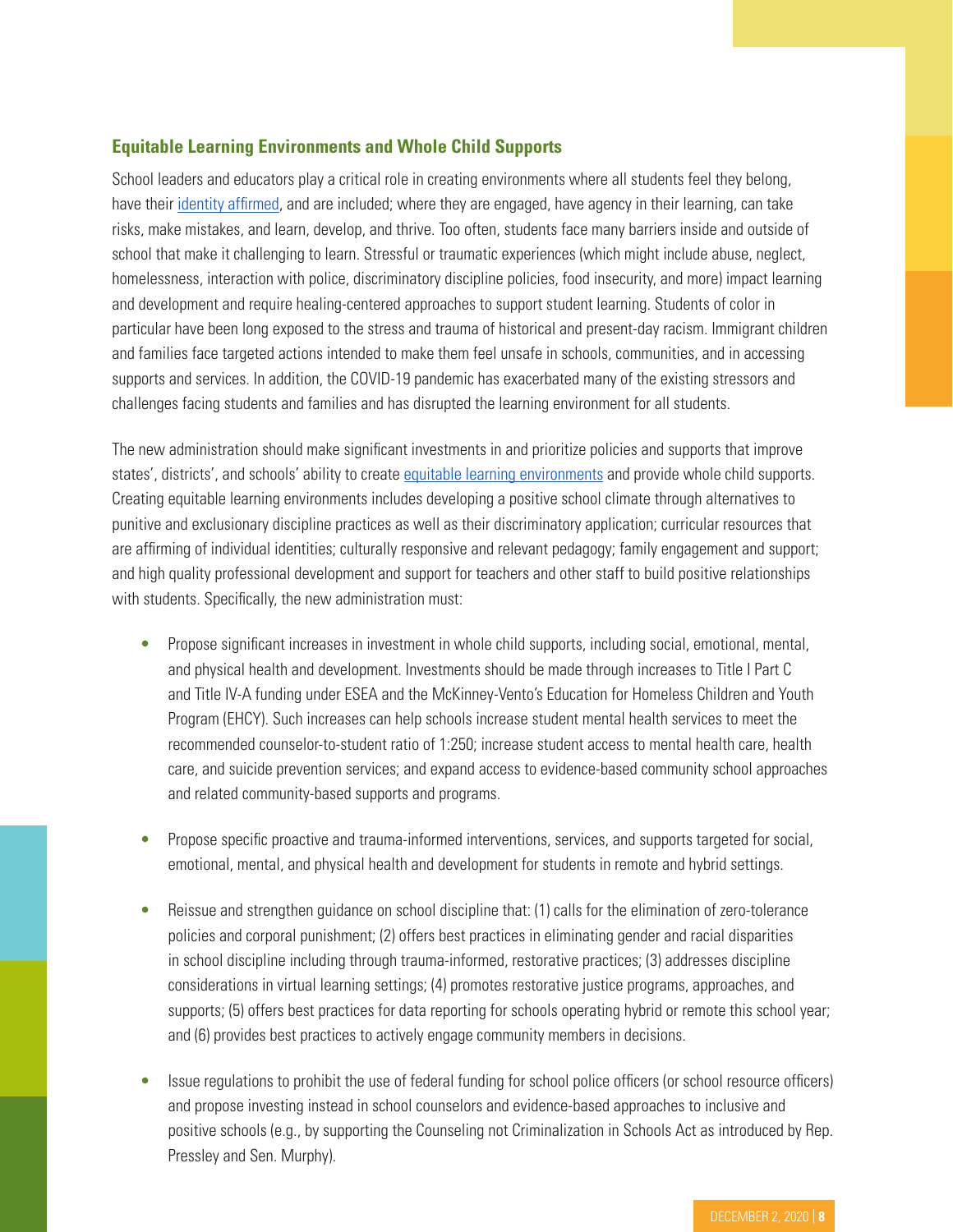- Support flexible funding to allow schools to directly provide emergency assistance related to housing, health, and other basic needs, including by working with Congress to pass the bipartisan Emergency Family Stabilization Act and the Full-Service Community School Expansion Act of 2020.
- Propose additional investments for research into and sharing best practices related to: (1) school climate measures and indicators in remote and hybrid settings and (2) culturally affirming and universally designed restorative practices, with a particular emphasis on vulnerable populations such as students who are struggling socially and/or academically, students experiencing homelessness, students with disabilities, newcomer and immigrant populations, students in geographic areas particularly hard hit by COVID-19, and students who were disengaged (irregular attendance, did not log on to remote instruction, etc.) during the pandemic.
- Propose increased investments in teacher leadership programs that advance equitable and culturally affirming learning environments.

#### **Instructional Quality and Acceleration**

The wake of numerous police and civilian shootings of unarmed Black and Brown Americans highlights the need for a more inclusive education system that reflects and amplifies the histories and voices of people of color and other historically underserved students. The [research on the benefits of culturally responsive, integrated education](https://learningpolicyinstitute.org/sites/default/files/product-files/House_EdLaborComm_Darling_Hammond_04302019_TESTIMONY.pdf)  [for all students](https://learningpolicyinstitute.org/sites/default/files/product-files/House_EdLaborComm_Darling_Hammond_04302019_TESTIMONY.pdf) is well documented and includes not only enhanced achievement, but also greater cross-cultural understanding, reduced bias and prejudice, and stronger civic participation. Research from the science of learning [and development](https://www.soldalliance.org/) has shown that people learn by building on their prior knowledge and experiences, drawing on their cultural and community contexts, connecting what they are learning to what they already understand, and strong, positive relationships between and among teachers and students in [identity-safe learning environments](https://learningpolicyinstitute.org/sites/default/files/product-files/Educating_Whole_Child_REPORT.pdf). [Research](https://learningfirst.com/wp-content/uploads/2019/01/Quality-curriculum-and-system-improvement.pdf) also points to the importance of access to a quality curriculum as a driver of student achievement.

The COVID-19 pandemic has also resulted in unfinished instruction that will affect most students, but will have a [disproportionate impact](https://www.mckinsey.com/industries/public-and-social-sector/our-insights/covid-19-and-student-learning-in-the-united-states-the-hurt-could-last-a-lifetime) on students from historically marginalized populations. It is critical that the new administration take immediate steps to address the issue of instructional loss and accelerate learning to prevent students from falling further behind.

The new administration can support states, districts, and schools in creating more rigorous and inclusive learning experiences that prepare students for college, career, and participation in a diverse and globalized workforce by:

• Issuing guidance on best practices for professional development to support culturally and linguistically responsive and evidence-based instructional practices (including in virtual environments);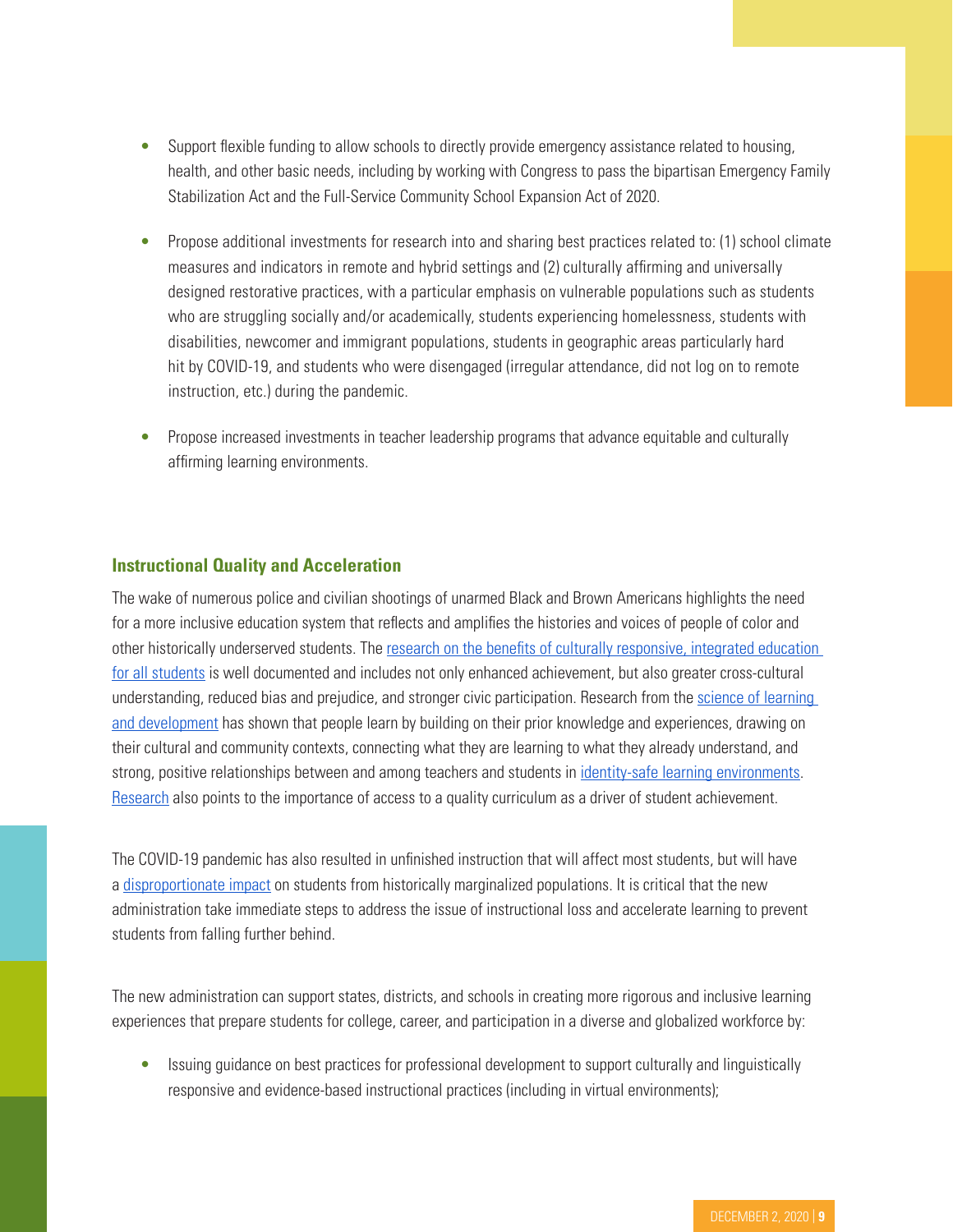- Proposing significant increases in Title II of ESEA to improve educator preparation and professional development in ways that empower educators to identify and eliminate sources of bias from the school environment; create strong, trusting relationships and identity-safe classrooms; offer culturally responsive instruction that connects to students' experiences and acknowledges cultural assets; and establish evidence-based instructional practices in learning environments (whether virtual or in person);
- Proposing funding for adequate academic support including through extended learning time opportunities, high dosage tutoring, credit recovery programs, and mentorship for students and other support, including how students may access these courses remotely;
- Issuin[g](https://www.aclweb.org/anthology/D15-1166) guidance on best practices for accelerating student learning, including [effective approaches](https://www.aclweb.org/anthology/D15-1166) to instruction, school staffing, and guarding against tracking students based on performance. For example, lifting up instructional [strategies](https://www.google.com/url?q=https://annenberg.brown.edu/sites/default/files/EdResearch_for_Recovery_Brief_1.pdf&sa=D&ust=1605712155359000&usg=AOvVaw0mL5qJYFVVRRhKtNWr5rKQ) that provide students with engaging learning opportunities, appropriate support, and ["just-in-time" scaffolds](https://tntp.org/assets/set-resources/TNTP_Learning_Acceleration_Guide.pdf) to enable significant progress. This can include tailored acceleration strategies that use formative assessments to help teachers explicitly address learning gaps associated with skills that were meant to be previously learned. Linking formative assessments to grade-level concepts can help students make faster progress whereas a focus on remediation can slow student progress;
- Issuing guidance to expand the collection, reporting, and use of data to increase student access and persistence in, and the credit success rate for, advanced coursework, such as eighth grade algebra, Advanced Placement, International Baccalaureate, and dual-enrollment programs and career and technical education (CTE) courses especially for students of color, students with disabilities, students from lowincome backgrounds, and students who are undocumented;
- Issuing guidance to provide adequate academic support including through extended learning time opportunities, tutoring, credit recovery programs, and mentorship for students and other support, including how students may access these courses remotely; and
- Proposing increased investments to increase educator diversity as described in the section above.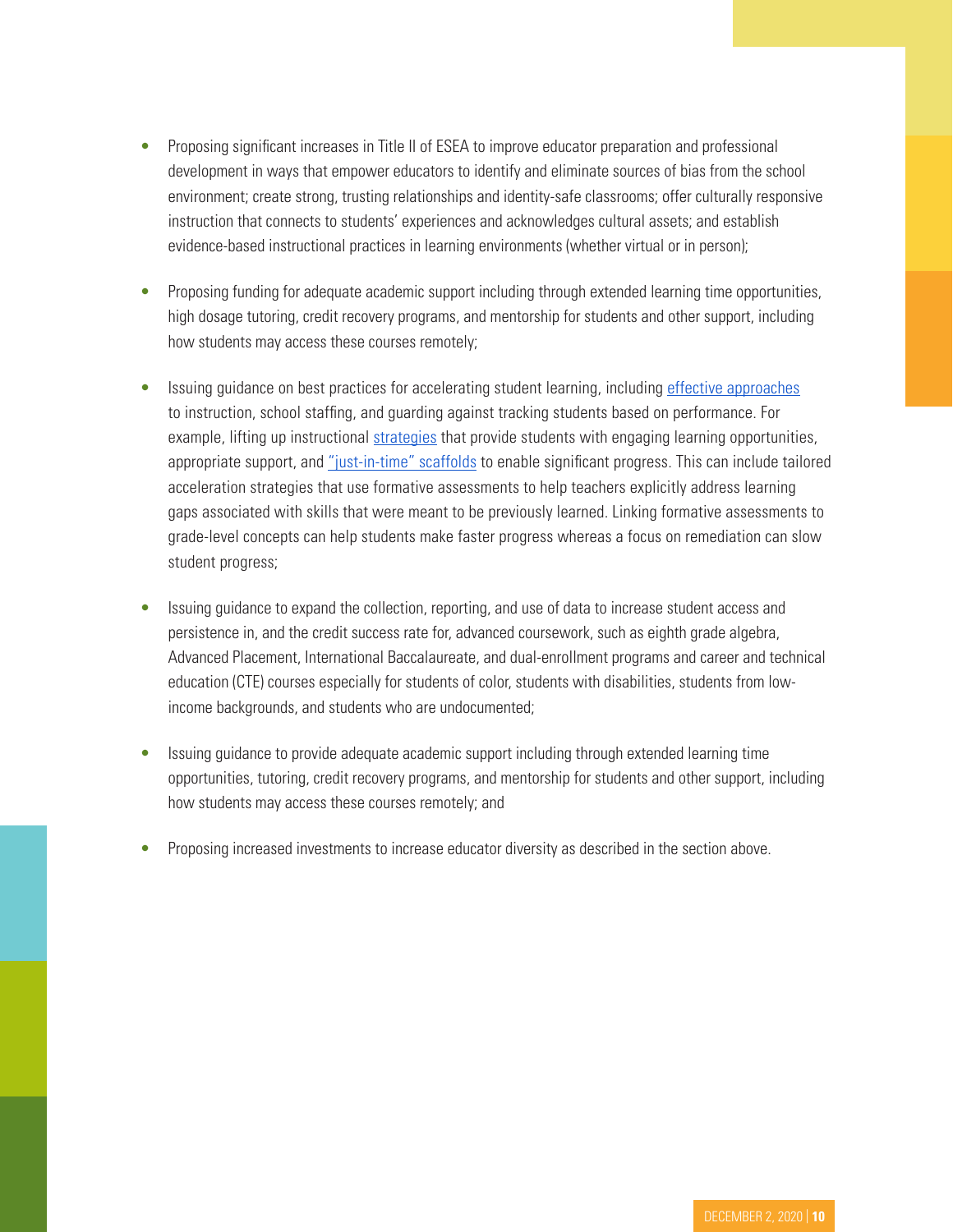### **Assessments, Data, and Student Supports**

As multiple crises, including COVID-19, economic uncertainty, and systemic racism, continue to disrupt this school year, there is an urgency for all stakeholders, families, and teachers to understand the ongoing impact on students' learning. Data on multiple measures, including school climate, student access to resources and opportunities, and student learning outcomes, are essential tools to address systemic inequities in our education system. Transparent, actionable measures of the experiences of different groups of students — including students of color, students from low-income backgrounds, English learners, students experiencing homelessness, students in foster care, and students with disabilities — can empower families and advocates; guide state and local resource allocation, interventions, and supports; and identify equity gaps that require federal investment, policy, and guidance.

These data are more important than ever. Children are facing unprecedented school closures, the transition to virtual learning, extended social isolation, and other stresses related to the pandemic. However, reporting data on students' disparate experiences during the pandemic is insufficient to create more equitable learning environments. Reporting must be coupled with targeted, meaningful investments and other resources to support students' recovery and address [significant](https://www.nwea.org/content/uploads/2020/05/Collaborative-Brief_Covid19-Slide-APR20.pdf) [learning loss](https://www.mckinsey.com/industries/public-and-social-sector/our-insights/covid-19-and-student-learning-in-the-united-states-the-hurt-could-last-a-lifetime). Specifically, the next administration should:

- Ensure the administration of all federally required, statewide assessments in the 2020-21 school year and update [guidance](https://www2.ed.gov/policy/elsec/guid/secletter/200903.html) and technical assistance to help states navigate potential challenges with test administration (e.g., the mix of in-person and online learning, concerns with technical validity and reliability) and to encourage appropriate data use, including providing results to families in a timely manner.
- Target resources and supports to schools where data show students have been most affected by the pandemic. States need guidance and flexibility in how to (1) consider a wide range of indicators that reflect this moment in time, including measures of student learning, consistent participation in in-person or virtual instruction, school climate, and resource and opportunity gaps collected from the 2020-21 school year and (2) temporarily modify systems to incorporate this wide range of indicators in how they identify schools to receive additional supports in fall 2021 (e.g., the 7% Title I set aside, 3% set aside for Direct Student Services, state technical assistance). States must also ensure district and school improvement efforts take into account and address resource inequities exacerbated by COVID-19.
- In addition to overall increases in Title I, Part A funding, request additional appropriations for school improvement (e.g., for activities required under section 1003(a) of ESEA) to ensure there are sufficient resources to address the increased needs of districts and schools serving students most impacted by unfinished instruction, schooling disruptions, and other COVID-19-related trauma.
- Promote the release of timely, accessible, and transparent state and local report cards that identify equity gaps. With [26 states](https://dataqualitycampaign.org/showmethedata-2020/) missing data for at least one required student group on their annual report cards, oversight is needed to ensure data is disaggregated by all [racial/ethnic categories](https://www.census.gov/quickfacts/fact/note/US/RHI625219), gender, English learner status, disability status, and status as an economically disadvantaged student, homeless student, or student in foster care.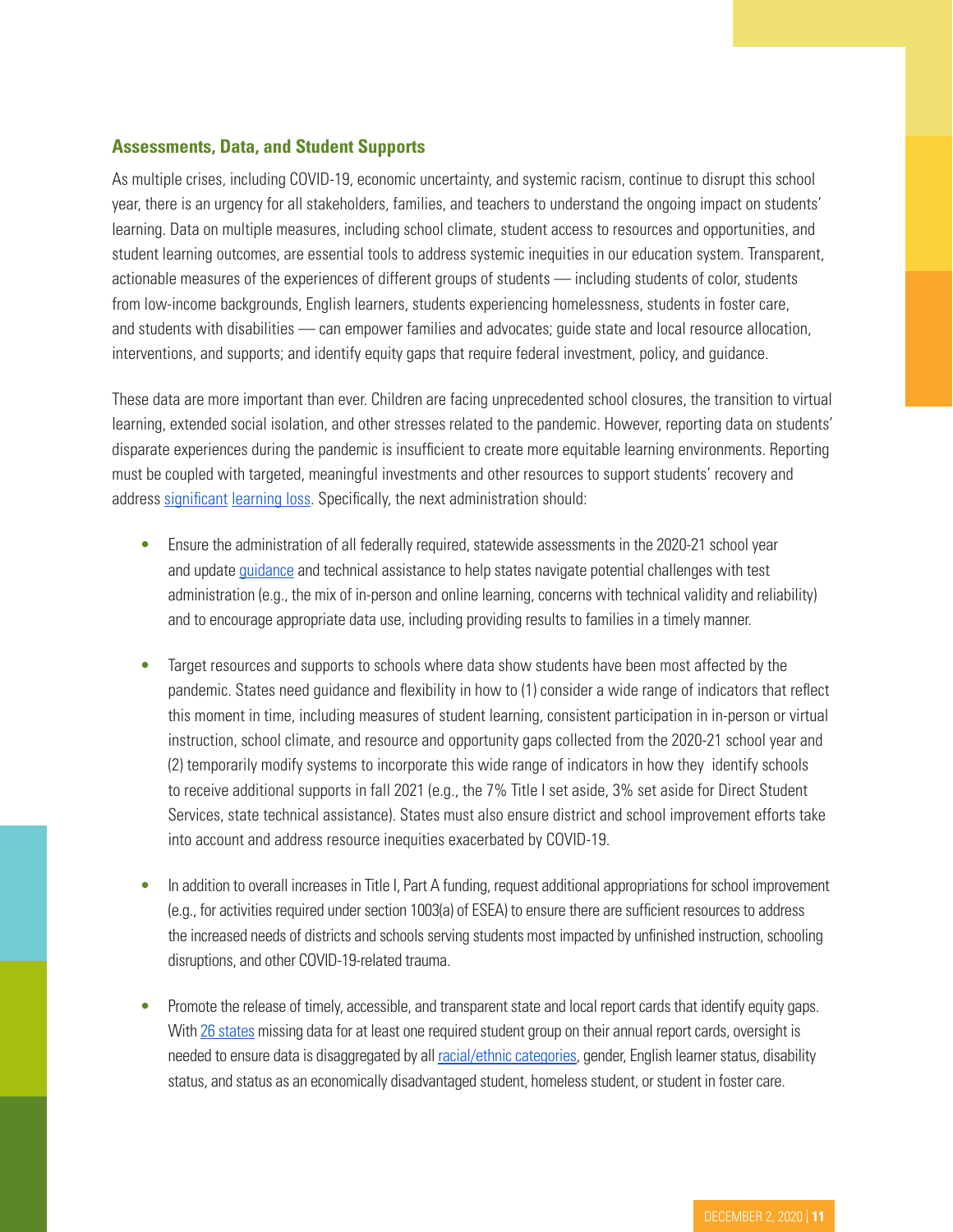# **Rights to Access and Participate Fully in Education**

Every child should have access to a high-quality education no matter where they live or what their needs are. Yet, our nation's most systematically marginalized students face persistent barriers to accessing public education, including repeated attempts to roll back civil rights and privatize education, further excluding these students. In addition, the recent pandemic has brought on a host of new challenges as schools were forced to pivot to virtual instruction. Virtual education is largely predicated on children having access to technology, Wi-Fi connectivity, safe and stable housing, caring adults, the ability to speak English, and the ability to access the curriculum with little to no accommodations or supports. Unfortunately, states, districts, and schools have struggled to meet the needs of students who lack these necessities, compounding the challenges of an education system that already struggles to authentically include all students.

To overcome these challenges and ensure every student is receiving full and immediate access to education, the new administration should:

- Strengthen monitoring and oversight of federal statutes that provide for access to education, including the McKinney-Vento's Education for Homeless Children and Youth Program (EHCY) (particularly at the state and local liaison levels), Title I and Title III of ESEA, the Individuals with Disabilities Education Act (IDEA), and Section 504 of the Rehabilitation Act;
- Provide guidance to states on the right to access and participate fully in education, particularly for students with learning differences, English Learners, students experiencing homelessness, immigrant students, and additional rights identified in Titles IV and VI of the Civil Rights Act of 1964, and Title IX of the Higher Education Act of 1972.
- Reissue and strengthen guidance on disparate discipline practices (as described in the "Equitable Learning") Environments and Whole Child Supports" section above), supporting transgender students, Title IX, and school integration and diversity;
- Prohibit the use of federal funds for private school voucher programs; and
- Issue regulations to administer the Civil Rights Data Collection annually and require disaggregation of data by 504 plan status, IDEA disability category, and, to the extent possible, students experiencing homelessness, and the racial/ethnic categories used in [American Community Survey](https://www.census.gov/programs-surveys/acs) categories.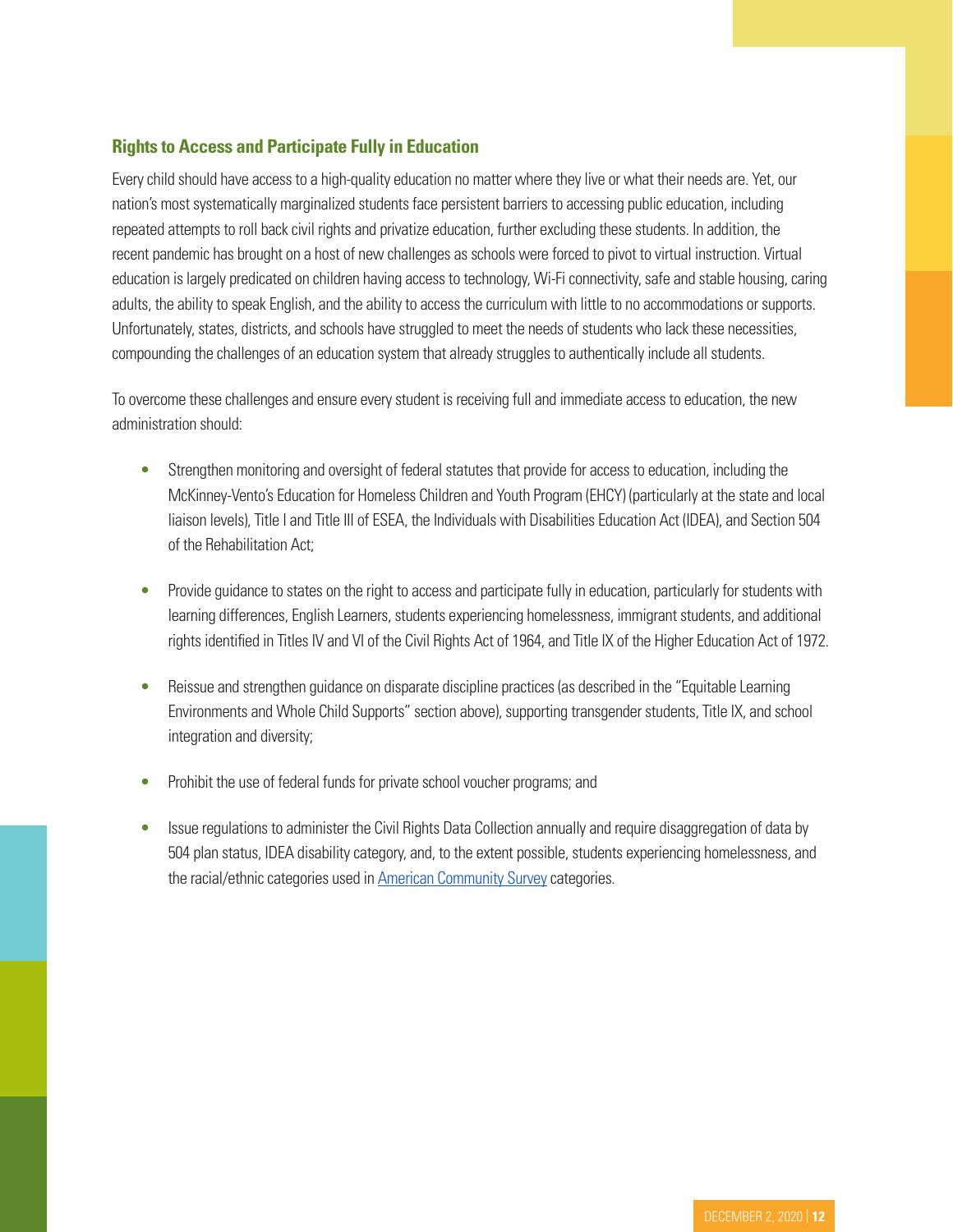# **Community and Family Engagement**

The first 100 days of the Biden-Harris Administration present a unique opportunity to ensure the federal government applies a racial equity lens to education policymaking through partnerships with communities and families. That opportunity includes creating and sustaining a regular feedback loop with people across the country who are students in American schools, who have children in American schools, who are working in American schools, and who are advocating at the grassroots level to advance priorities of those community members. This is a critical role for both the U.S. Department of Education and the White House's Domestic Policy Council (DPC). The Every Student Succeeds Act (ESSA) calls for equitable access to quality education through a number of provisions. During the campaign, President-elect Biden endorsed community schools, pledging to ["expand this model, providing this](https://joebiden.com/education/)  [wraparound support for an additional 300,000 students and their families."](https://joebiden.com/education/) With the advent of school choice, many more families are sending students to schools outside of their neighborhoods. In fact, [20% of public school students](https://nces.ed.gov/fastfacts/display.asp?id=55) are not attending their assigned school. With that in mind, in its first 100 days a Biden-Harris Administration should support strengthening existing and establishing additional [evidence-based community school](https://www.vanhollen.senate.gov/imo/media/doc/community school bill one pager 1026201.pdf) approaches driven by grassroots voices.

Our most critical stakeholders in education are our students, and student voice in education policymaking should be a priority for the next administration. It is critical that the Biden-Harris Administration listen and act on students' demands for leaders who have a deep understanding of our public education system and are accountable to students, teachers, and communities, not private interests**.** 

The following recommendations call on the Education Department and DPC to rejuvenate existing structures and establish new ones that reflect their leadership role in ensuring equitable access to quality education for every child in American schools through a community-informed approach.

- Reestablish and restructure the five White House Education Initiatives, with clarified roles and reporting structures; a timeline of no longer than 90 days for appointing their commissions; a commitment to engage at a high level with community members and grassroots organizations about desired policies supporting every child's success; and establish regular meetings with White House senior advisers for education and members of the Secretary of Education's senior leadership team.
- Support increased, sustained funding for Statewide Family Engagement Centers (SFEC) and deeper connections between state and district engagement strategies through regular convenings as a learning community in order to provide additional perspective on providing sustained engagement and participation and engaged policymaking.
- Create and maintain an aggregate website that highlights the work of each state's SFEC; contact information; social media strategies; professional development; funding levels and allocations; training opportunities planned and delivered; members of the parent advisory board; school, LEA, and SEA engagement strategies, expectations, and objectives; and innovations under COVID-19 to reach families, parents, and caregivers.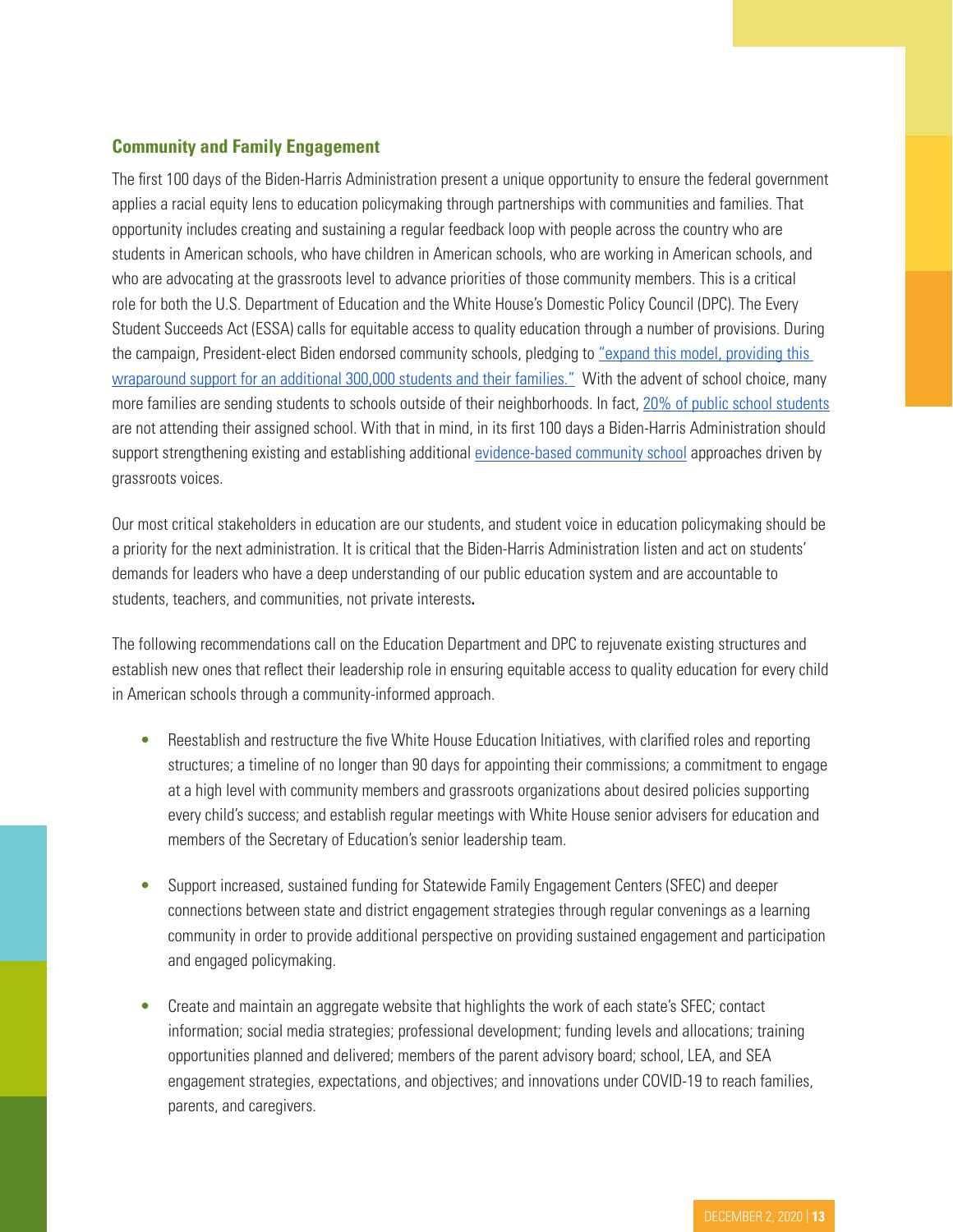- Launch nationwide listening tour to learn more about experiences of schools and communities in the face of COVID-19 and ongoing racial unrest, through the White House Initiatives, the Domestic Policy Council, the Office of the Secretary of Education, and including a bipartisan group of federal legislators, to listen and gain expertise from community organizations and groups who take different approaches to addressing gaps in opportunity for policy development and implementation.
- Issue a memo from the Secretary of Education directing all program offices to develop and implement a community informed policymaking strategy with consultation from the White House Initiatives to direct grant-making, technical assistance, rule-making, and official guidance.
- Propose a new secretary's discretionary grant priority that prioritizes a community-informed approach to grant implementation, including community-based organizations, municipalities, schools, Local Education Agencies (LEAs), and State Education Agencies (SEAs) that have a clear community school approach.
- Institutionalize student engagement in the Biden-Harris Administration and Department of Education, including involving students in the selection of the new Secretary and Undersecretary of Education, and giving students a seat at the table at all commissions, working groups or convenings which make decisions regarding their education.
- Establish a federal interagency commission focused on aligning supports and services at the school site across education, health, workforce, and housing.
- Create and fund a Community School Coordinator Corps.
- Establish a technical assistance center to provide support for LEAs and SEAs working toward community [schools](https://learningpolicyinstitute.org/sites/default/files/product-files/Technical_Assistance_Community_Schools_BRIEF.pdf) to support changing the ways schools have typically operated.
- Utilize the community school strategy to conduct a needs and asset assessments across programs within the Every Student Succeeds Act and to implement the resulting programs and services.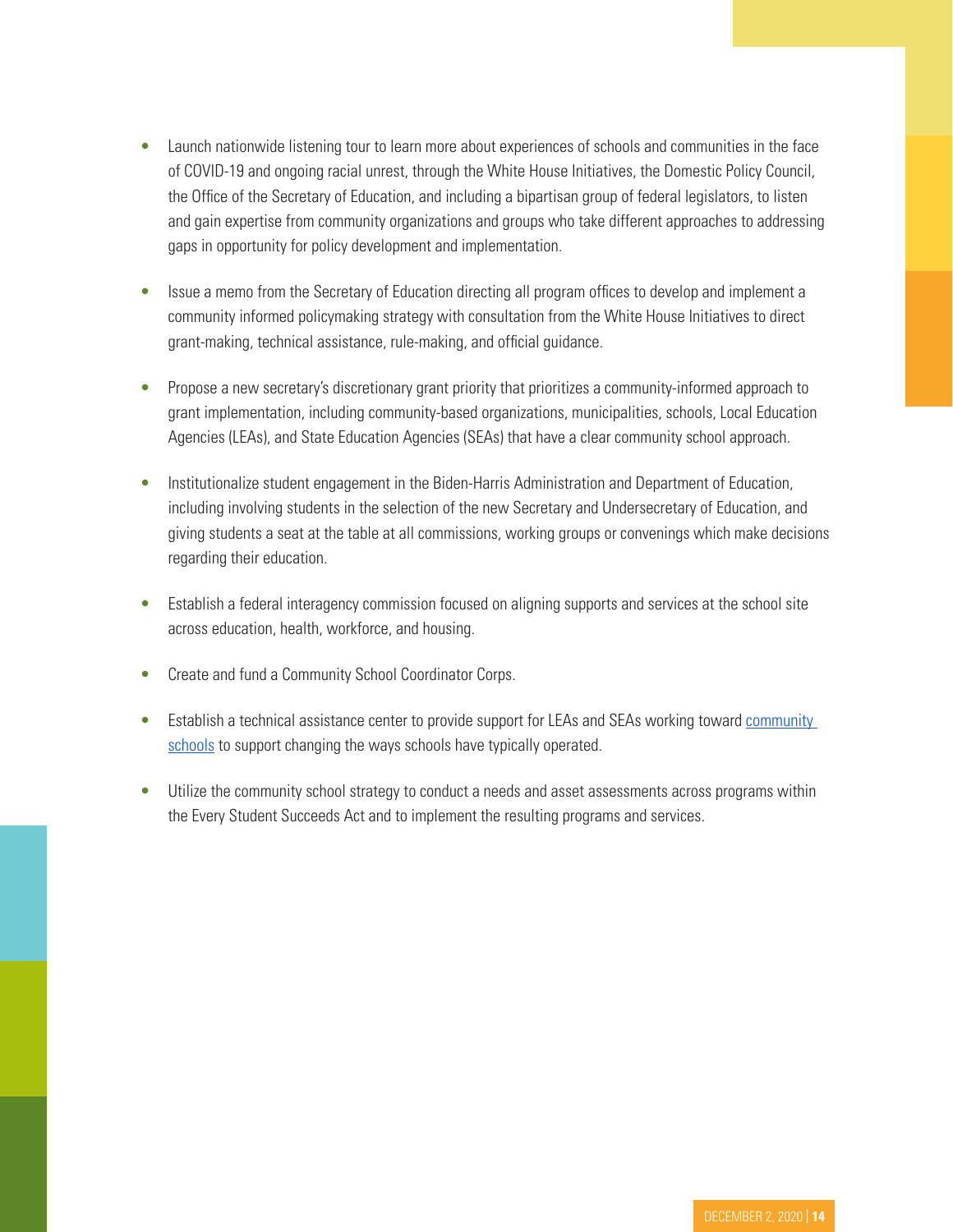# **Digital Divide**

Prior to COVID-19, the internet was an important tool to supplement in-person instruction in and outside of traditional educational settings. For example, [6 in 10 eighth grade students](https://www.pewresearch.org/fact-tank/2020/03/16/as-schools-close-due-to-the-coronavirus-some-u-s-students-face-a-digital-homework-gap/#:~:text=Roughly six%2Din%2Dten students,of Educational Progress (NAEP).) reported that they used the internet to do their homework. In the midst of school closures caused by the pandemic, the internet has become a necessity as it is the only way many students have been able to access instruction. But unfortunately, [one-third of Black, Latino,](https://futureready.org/homework-gap/)  [and American Indian/Alaska Native households](https://futureready.org/homework-gap/) do not have high-speed internet at home.

This damaging opportunity gap threatens to deepen achievement gaps during and beyond the pandemic. The next administration should:

- Immediately allow funding provided under the E-rate program to be used to pay for home internet access and connected devices, as requested by nearly [every Democratic Senator](https://www.markey.senate.gov/imo/media/doc/E-Rate Oversight COVID 2020.pdf).
- Call upon Congress to appropriate \$12 billion (e.g., in a COVID-19 relief package) to address the connectivity needs of the nation's students during the pandemic through the E-rate program, as proposed under the revised [HEROES Act](https://mk0all4edorgjxiy8xf9.kinstacdn.com/wp-content/uploads/2020/10/HEROES-Act-Summary-2.0.pdf).
- Update and provide [guidance](https://www.ed.gov/coronavirus/remote-learning) to states on ways federal funding can be used to provide professional [learning](https://www.google.com/url?q=https://drive.google.com/file/d/1fpj8aCNaCSpl_uAp9CwLBN952wkLYnRT/view&sa=D&ust=1605712155375000&usg=AOvVaw1V6PopnNvjZl_ENDtcgWho) for [educators](https://www.google.com/url?q=https://time.com/5865253/invest-teachers-prevent-exacerbating-racial-educational-divide/&sa=D&ust=1605712155376000&usg=AOvVaw1dEH4jzsrDhhjVQ-J3SUAF) to strengthen the quality of virtual learning and the effective use of technology for instruction; promote and provide digital literacy training for [parents and families](https://tech.ed.gov/publications/digital-learning-guide/parent-family/); and conduct outreach to community-based organizations serving high-need communities to educate and inform families and advocates about new resources available to support high-quality digital learning.
- Request funding for infrastructure enhancements to expand the availability of high-speed internet access in rural communities, including in Indian country. This is important because E-rate will connect students who technically have access to broadband; however, the nation's broadband infrastructure must be strengthened to make internet access universally available.
- Provide specific funding to provide internet access, devices, and the promotion of digital literacy for students experiencing homelessness (including families and youth in shelters, as well as those who endure more hidden forms of homelessness, such as motels and staying with other people), students in foster care, and families and youth that find themselves in other temporary settings.
- Provide funding to fully support the FCC's broadband mapping initiative to provide better, more accurate maps of broadband internet availability for students and families across the United States.